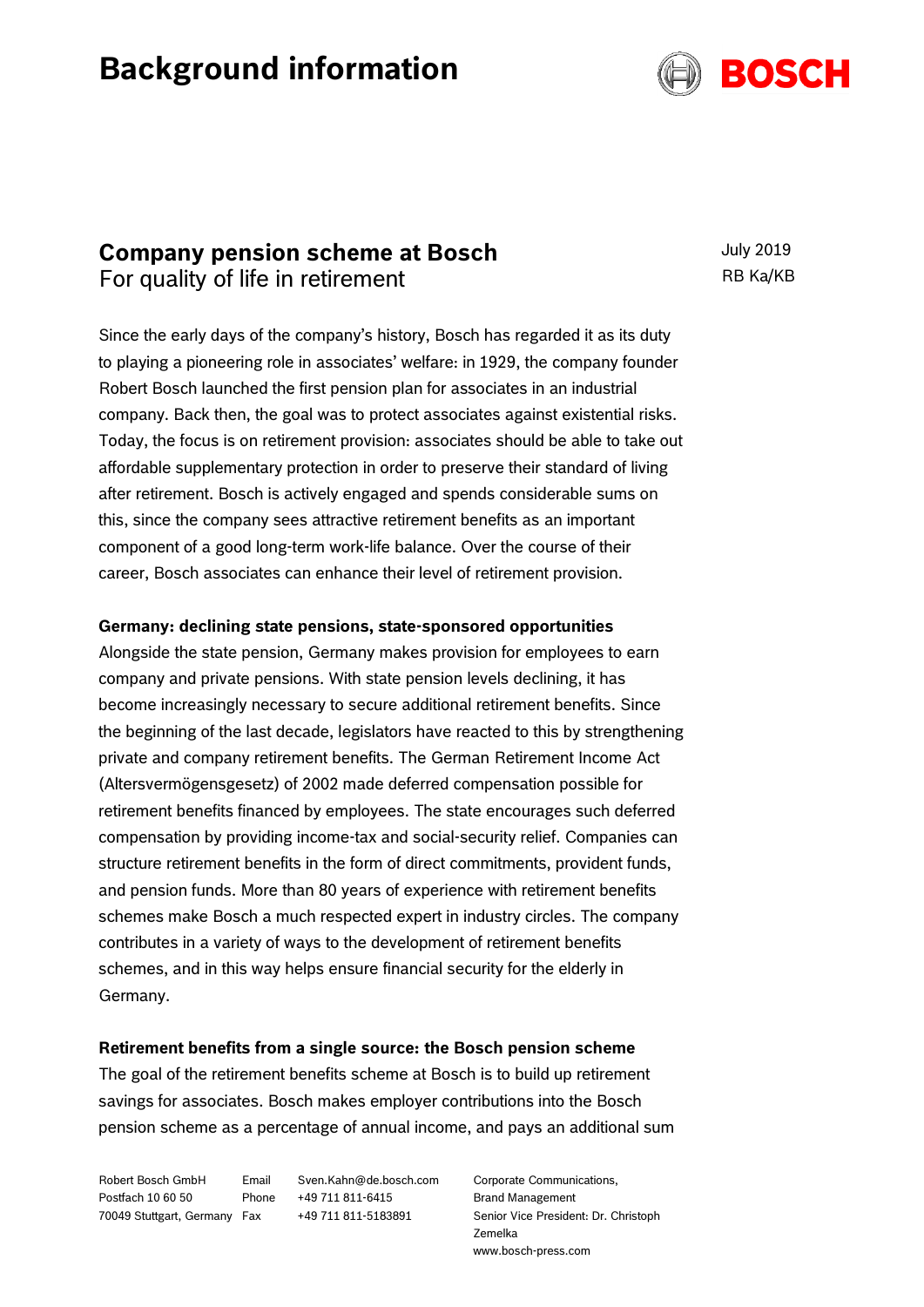toward capital formation. Moreover, on the basis of statutory deferred compensation, employee contributions are also possible, to which Bosch adds an extra 10 percent, subject to the contribution assessment ceiling. Even while they are still working, associates and their family members are protected against existential risks such as invalidity or death.

The Bosch pension scheme is simple and transparent, making it easy for associates to review their retirement benefits. They can even do this using modern means: for example, an app allows them to access information about their own savings, other information about the model, and their own pension calculator at any time.

#### **The award-winning Bosch pension fund**

The central component of the Bosch pension scheme is the Bosch pension fund, into which all employer and employee contributions are paid. It was the first of its kind in an industrial company in Germany. Since 2006, Bosch has been using the fund to invest its employer contributions, once again a first among German industrial enterprises. What is special about it is that all yields exclusively benefit associates, and the administration cost is low. While a long-term asset allocation strategy and broad diversification create security, the Bosch pension fund has a high percentage of equities, which means attractive investments and considerable returns. In other words, 130,000 associates are currently participating in the opportunities provided by the capital market: employer and employee contributions are invested speculatively until associates turn 55, after which they are converted into more secure bonds. A premium guarantee and comprehensive risk management reduce risk over the long term.

Since it was set up, the Bosch pension fund's annual average performance has been around 6 percent. Its assets currently stand at around 4 billion euros. The Bosch pension fund regularly receives awards in specialist and industry circles. In 2018, the fund was honored for excellence by the renowned Investment and Pensions Europe (IPE) information service for the eighth year in a row and 18th time overall.

#### **Retirement age: flexible for every situation**

The Bosch pension scheme offers different models for paying out pension savings on retirement. At the moment, about 43,000 pensioners receive payments from the Bosch pension fund. This capital can be paid out in the form of a monthly life-time annuity, as a lump sum, in installments, or as a combination of all three options. Bosch associates thus have a wealth of opportunities to react to changes in their personal circumstances.